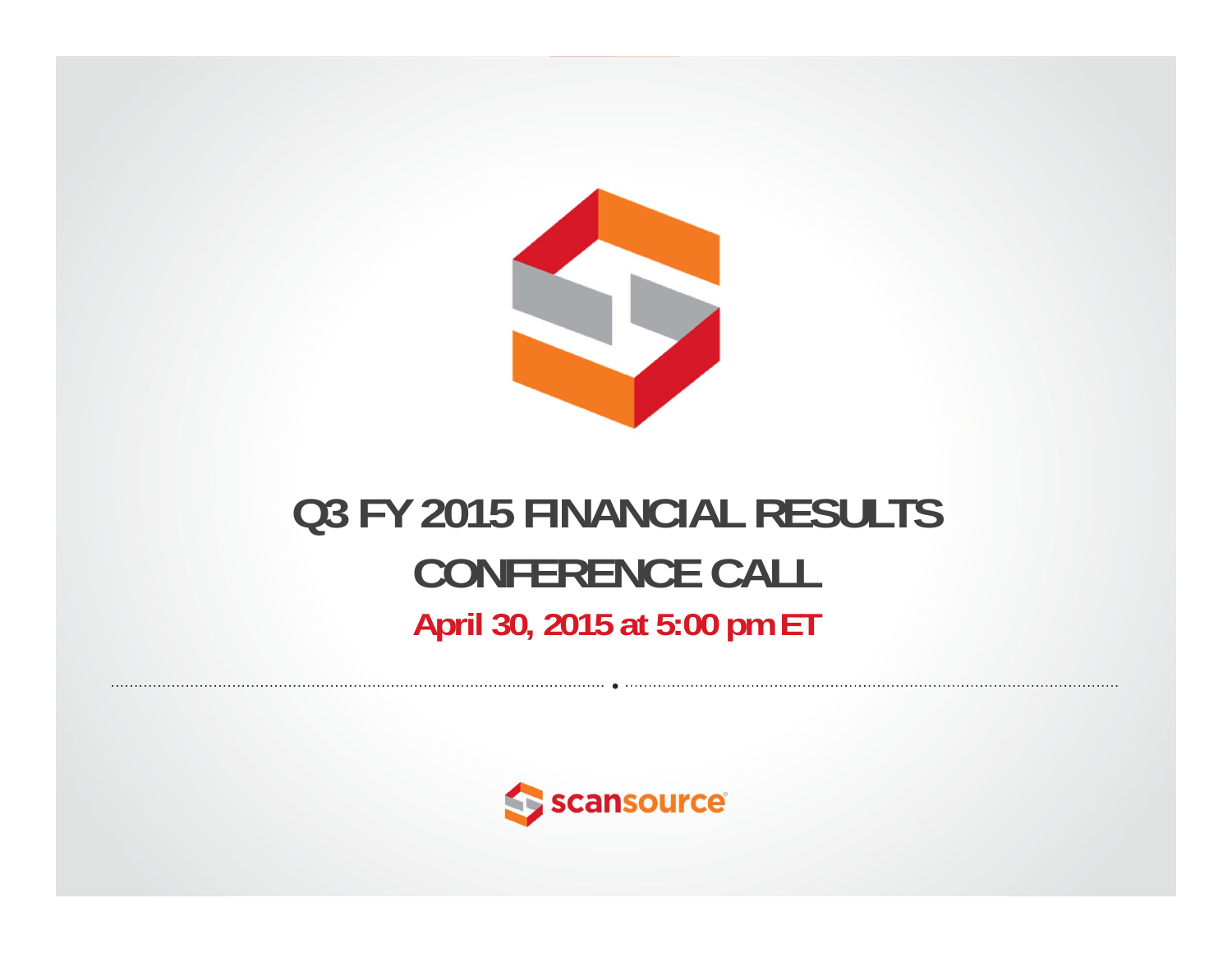

## **SAFE HARBOR**

This presentation may contain certain comments, which are "forward-looking" statements that involve plans, strategies, economic performance and trends, projections, expectations, costs or beliefs about future events and other statements thatare not descriptions of historical facts, may be forwardlooking statements within the meaning of the Private Securities Litigation Reform Act of 1995, Section 27A of the Securities Act of 1933 and Section 21E of the SecuritiesExchange Act of 1934. Forward-looking information is inherently subject to risks and uncertainties; these statements are subject to the safe harbor created by the Private Securities Litigation Reform Act of 1995.

Any number of factors could cause actual results to differ materially from anticipated results. For more information concerning factors that could cause actual results to differ from anticipated results, see the "Risk Factors" included in the Company's annual report on Form 10-K for the fiscal year ended June 30, 2014, as well as the quarterly report on Form 10-Q for the quarter ended December 31, 2014, filed with the Securities and Exchange Commission ("SEC").

Although ScanSource believes the expectations in its forward-looking statements are reasonable, it cannot guarantee future results, levels of activity, performance or achievement.

ScanSource disclaims any intentions or obligation to update or revise any forward-looking statements, whether as <sup>a</sup> result of new information, future events, or otherwise, except as may be required by law.

In addition to disclosing results that are determined in accordance with United States Generally Accepted Accounting Principles ("GAAP"), the Company also discloses certain non-GAAP measures, including non-GAAP operating income, non-GAAP operating margin, non-GAAP net income, non-GAAP diluted earnings per share, return on invested capital ("ROIC") and the percentage change in net sales excluding the impact of foreign currency exchange rates. A reconciliation of the Company's non-GAAP financial information to GAAP financial information is provided in the Appendix and in the Company's Form 8-K, filed with the SEC, with the quarterly earnings press release for the period indicated.

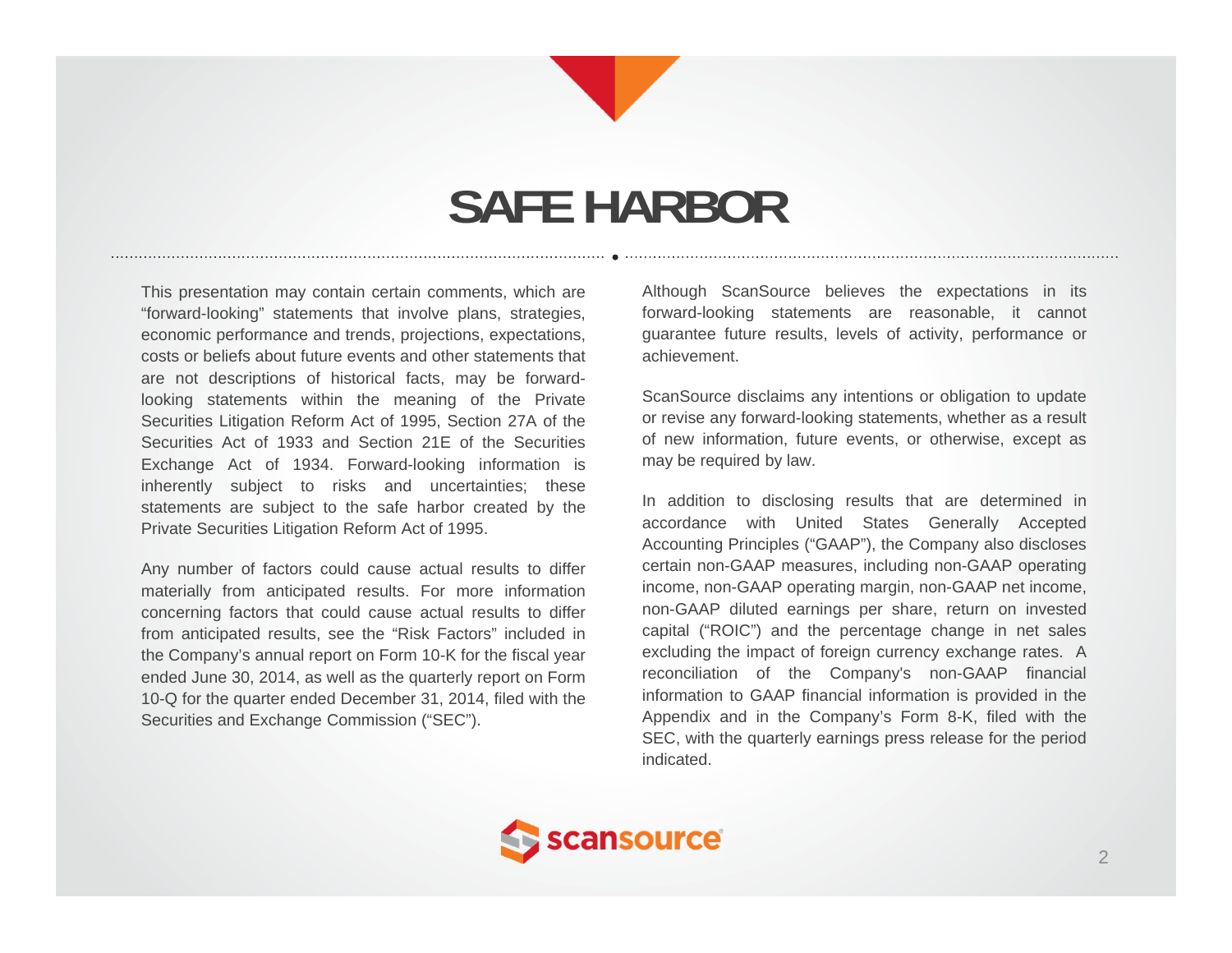

# **HIGHLIGHTS – Q3 FY15**

- $\blacksquare$  Net sales for third quarter 2015 of \$763 million, up 12% Y/Y, and non-GAAP diluted EPS of \$0.52\*
	- Below our expected range, principally from foreign exchange (FX) impacts
- Worldwide Barcode & Security sales decreased 7% Y/Y, or 2% excluding FX
- Worldwide Communications & Services sales increased 50% Y/Y, or 17% excluding acquisitions and FX
	- Includes successful implementation of business plan that included acquisitions of Imago (Sep '14) and Network1 (Jan '15)
- Implementation of SAP ERP system in Europe on February 2, 2015
	- SG&A expenses include \$2.6 million for SAP-related ERP costs
- Third quarter 2015 return on invested capital of 12.1% (14.5% fiscal YTD)\*

*\* See Appendix for calculation of non-GAAP measures and reconciliations to GAAP measures.*

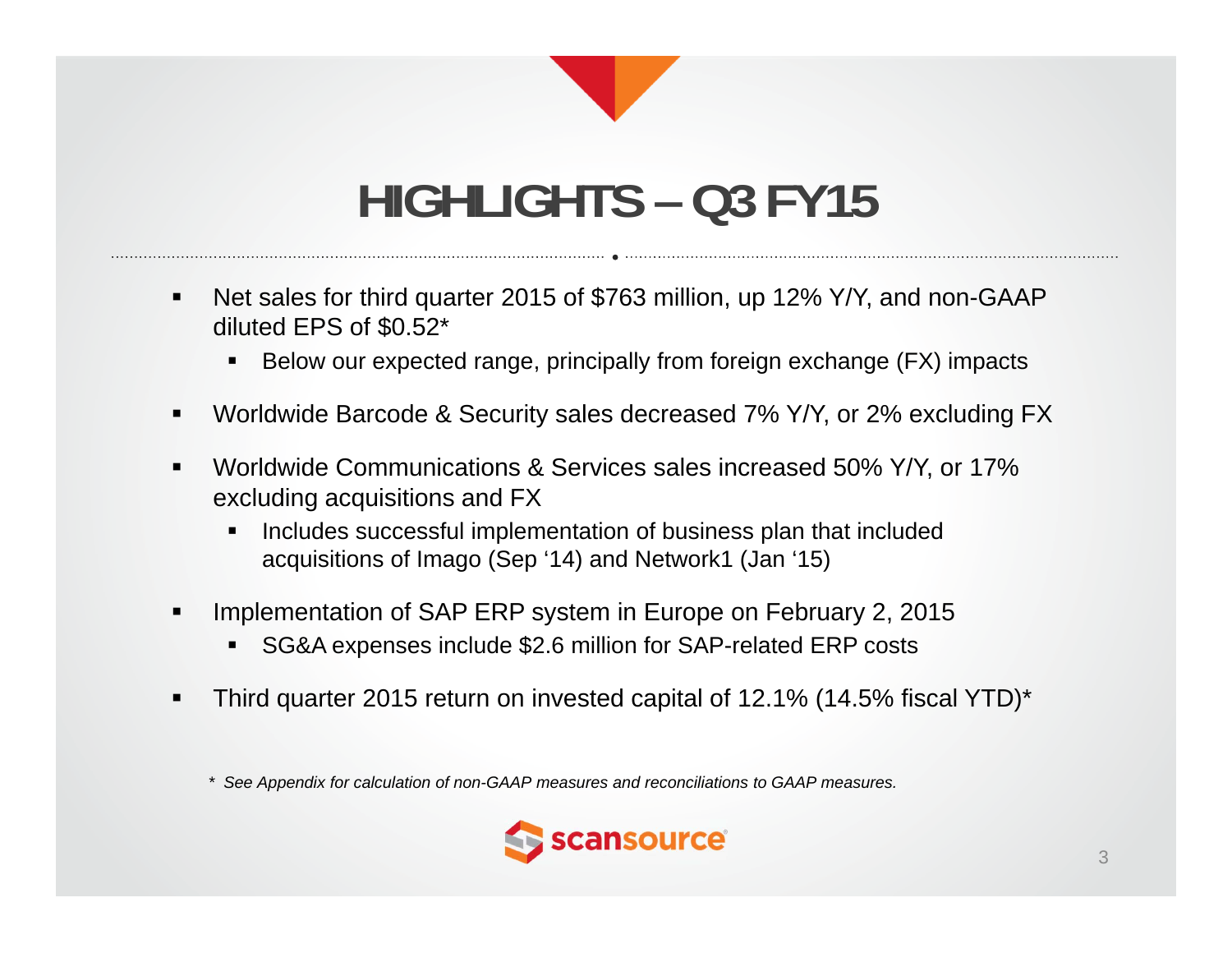

## **HIGHLIGHTS – Q3 FY15**

|                                      | <b>Q3 FY15</b> |                       | <b>Q3 FY14</b>    |                      |                                           |
|--------------------------------------|----------------|-----------------------|-------------------|----------------------|-------------------------------------------|
| In millions, except EPS              | <b>GAAP</b>    | Non-<br><b>GAAP</b> * | <b>GAAP</b>       | Non-<br><b>GAAP*</b> | Y/Y Change (non-GAAP):                    |
| Net sales                            | \$763.2        | \$763.2               | \$683.0           | \$683.0              | $\blacksquare$ 12% increase; 16% excl. FX |
| Gross profit                         | 80.0           | 80.0                  | 73.4              | 73.4                 | ■ 9% increase                             |
| Gross profit margin % (of net sales) | 10.5%          | 10.5%                 | 10.7%             | 10.7%                | ■ 26 bp margin decrease                   |
| SG&A expenses                        | 53.2           | 53.2                  | 45.8              | 45.8                 | ■ 16% higher SG&A                         |
| <b>SAP-related ERP costs</b>         | 2.6            | 2.6                   | $- -$             | $- -$                |                                           |
| Amortization of intangible assets    | 2.1            | $- -$                 | 0.9               | --                   |                                           |
| Change, FV contingent consideration  | 0.3            | --                    | 1.0               | --                   |                                           |
| <b>Acquisition costs</b>             | 0.3            | $- -$                 | $\qquad \qquad -$ |                      |                                           |
| Operating income                     | 21.5           | 24.2                  | 25.7              | 27.6                 | ■ 12% decrease                            |
| Operating income % (of net sales)    | 2.8%           | 3.2%                  | 3.8%              | 4.0%                 | ■ 86 bp margin decrease                   |
| Net income                           | \$12.9         | \$14.9                | \$16.9            | \$18.2               | $\blacksquare$ 18% decrease               |
| <b>Diluted EPS</b>                   | \$0.45         | \$0.52                | \$0.59            | \$0.63               | ■ 17% decrease                            |

*\* See Appendix for calculation of non-GAAP measures and reconciliations to GAAP measures.*

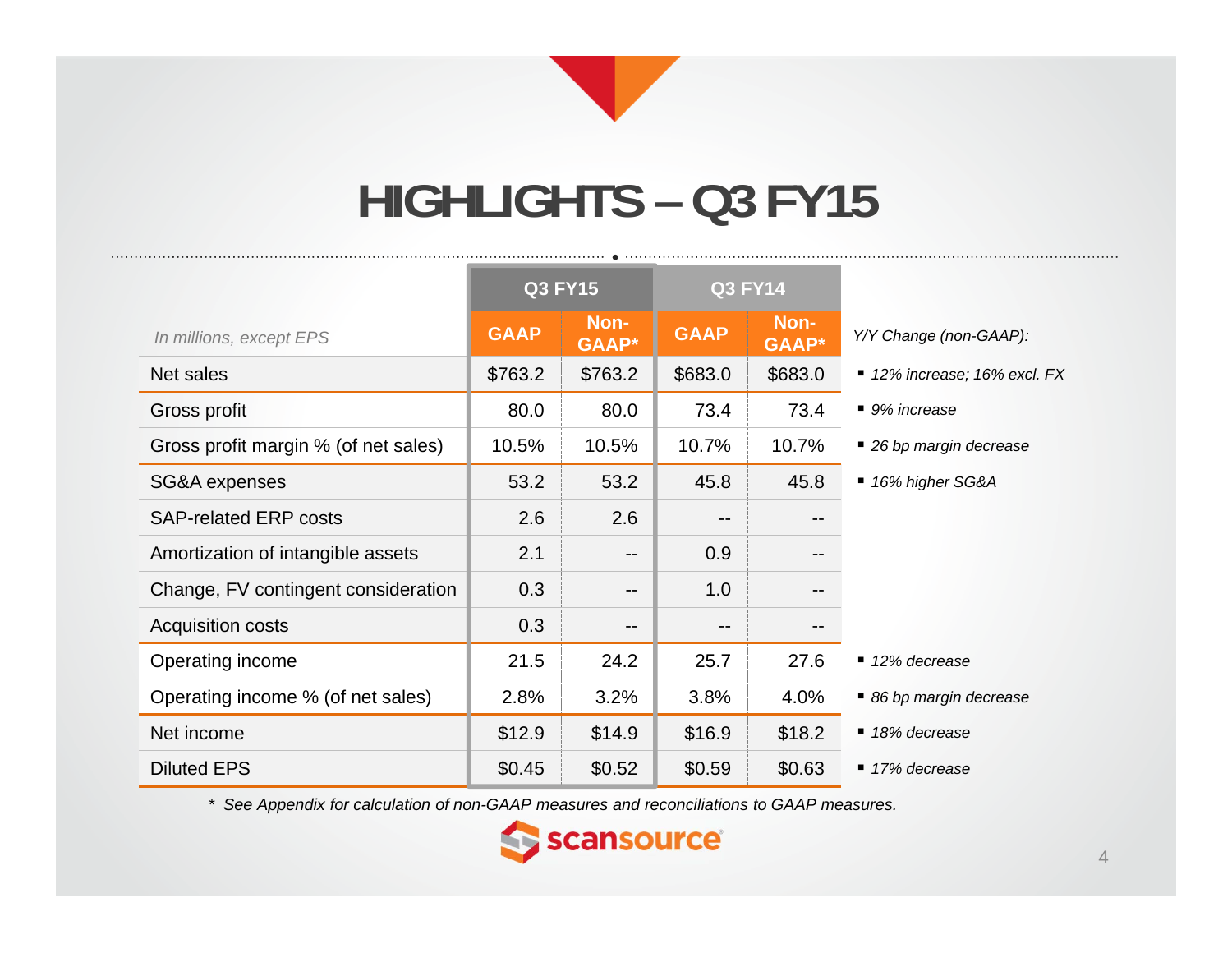

*Barcode & Security = Worldwide Barcode and Security Communications & Services = Worldwide Communications and ServicesAs a % of Q3 FY15 net sales of \$763.2 million \* Includes the United States and Canada.*

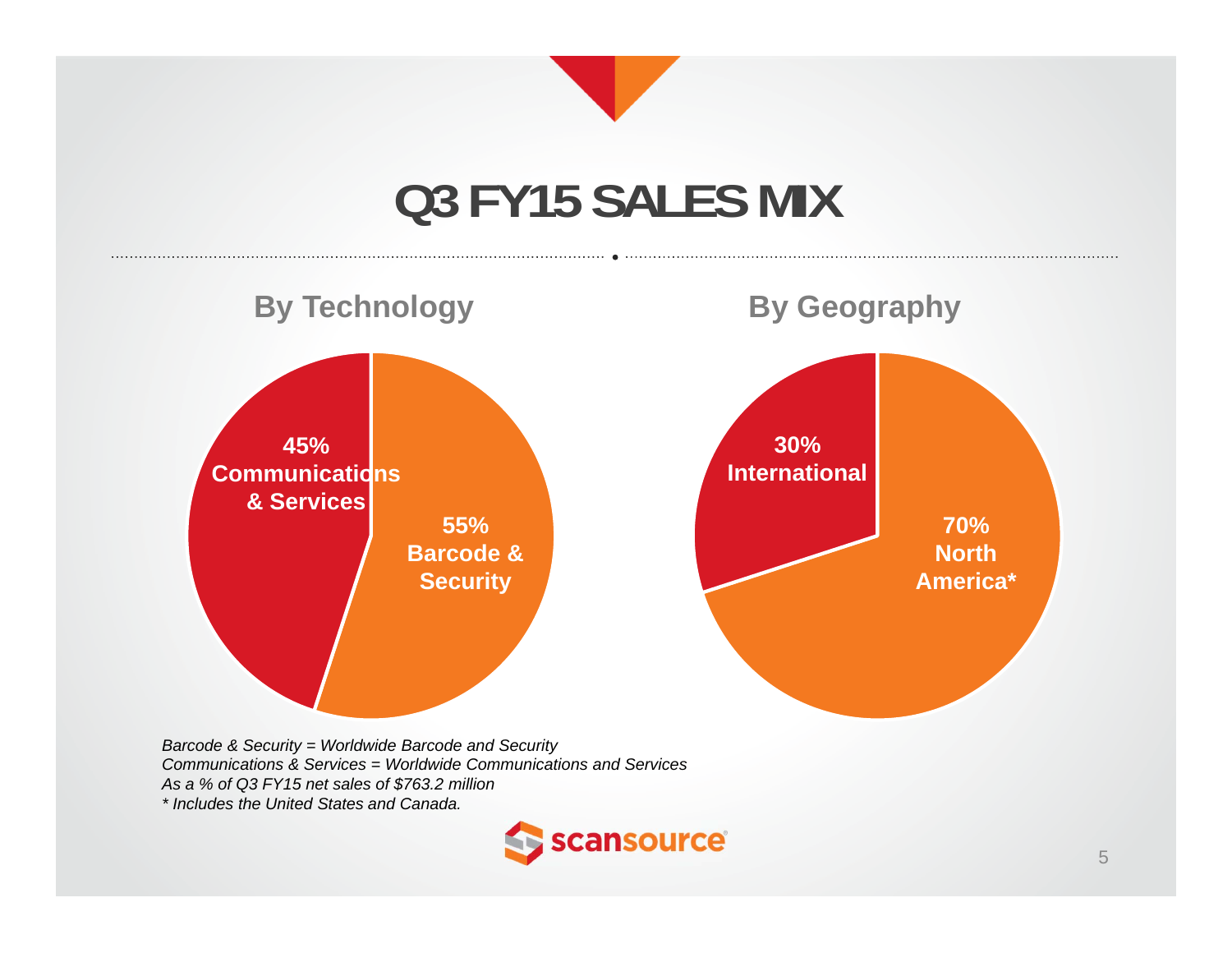

## **WW BARCODE & SECURITY**



**Q3 FY14 Q3 FY15**

| \$ in millions              | <b>Q3 FY15</b> | <b>Q3 FY14</b> |
|-----------------------------|----------------|----------------|
| Net sales                   | \$422.1        | \$455.8        |
| Gross profit                | \$38.7         | \$43.0         |
| Gross margin                | 9.2%           | 9.4%           |
| Operating income            | \$10.3         | \$13.8         |
| Operating income %          | 2.4%           | 3.0%           |
| Non-GAAP operating income   | \$11.0         | \$15.4         |
| Non-GAAP operating income % | 2.6%           | 3.4%           |
|                             |                |                |

*Non-GAAP operating income excludes amortization of intangibles and change in fair value of contingent consideration. See Appendix for calculation of non-GAAP measures and reconciliations to GAAP measures.*

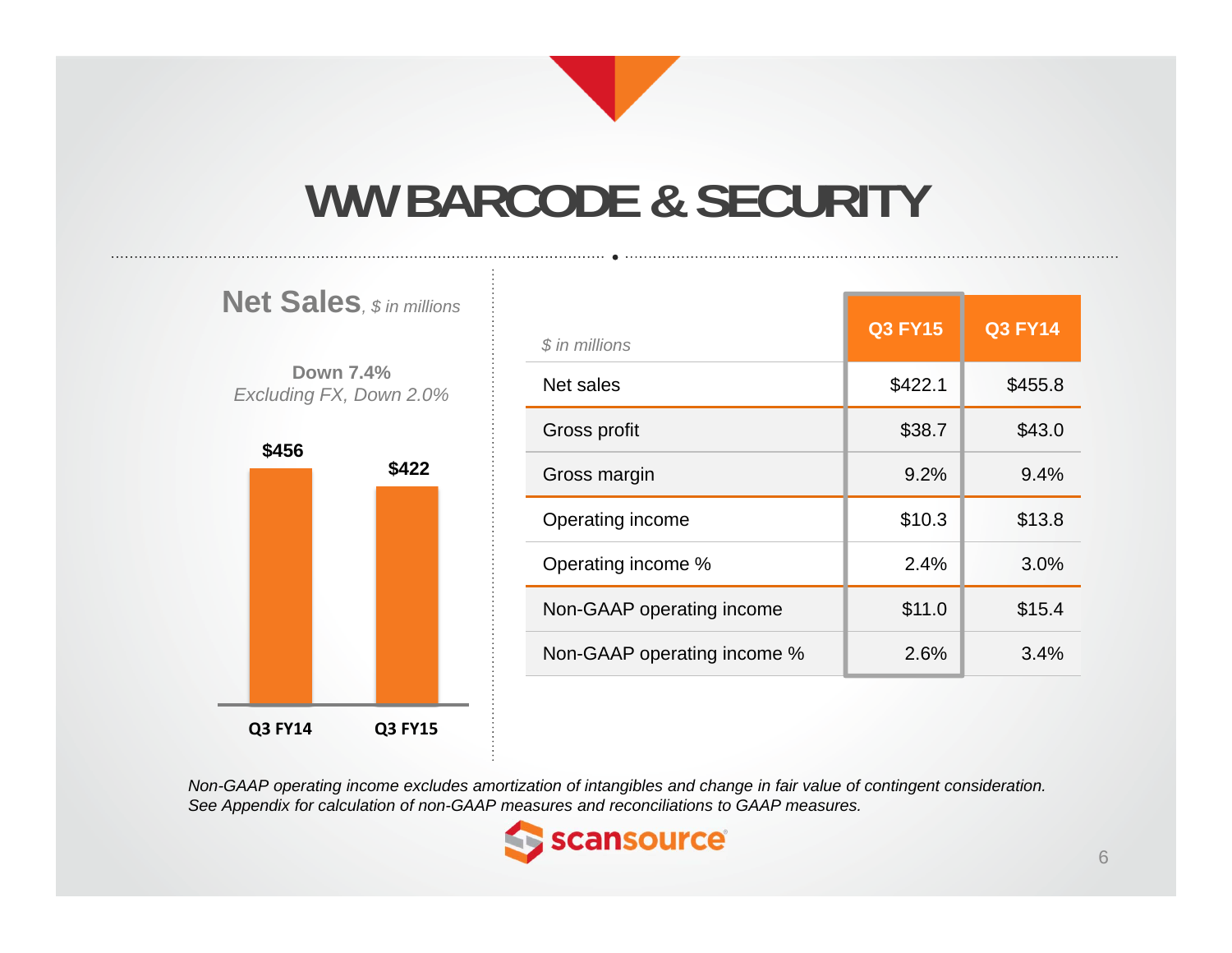# **WW COMMUNICATIONS & SERVICES**



*Non-GAAP operating income excludes amortization of intangibles and change in fair value of contingent consideration. See Appendix for calculation of non-GAAP measures and reconciliations to GAAP measures.*

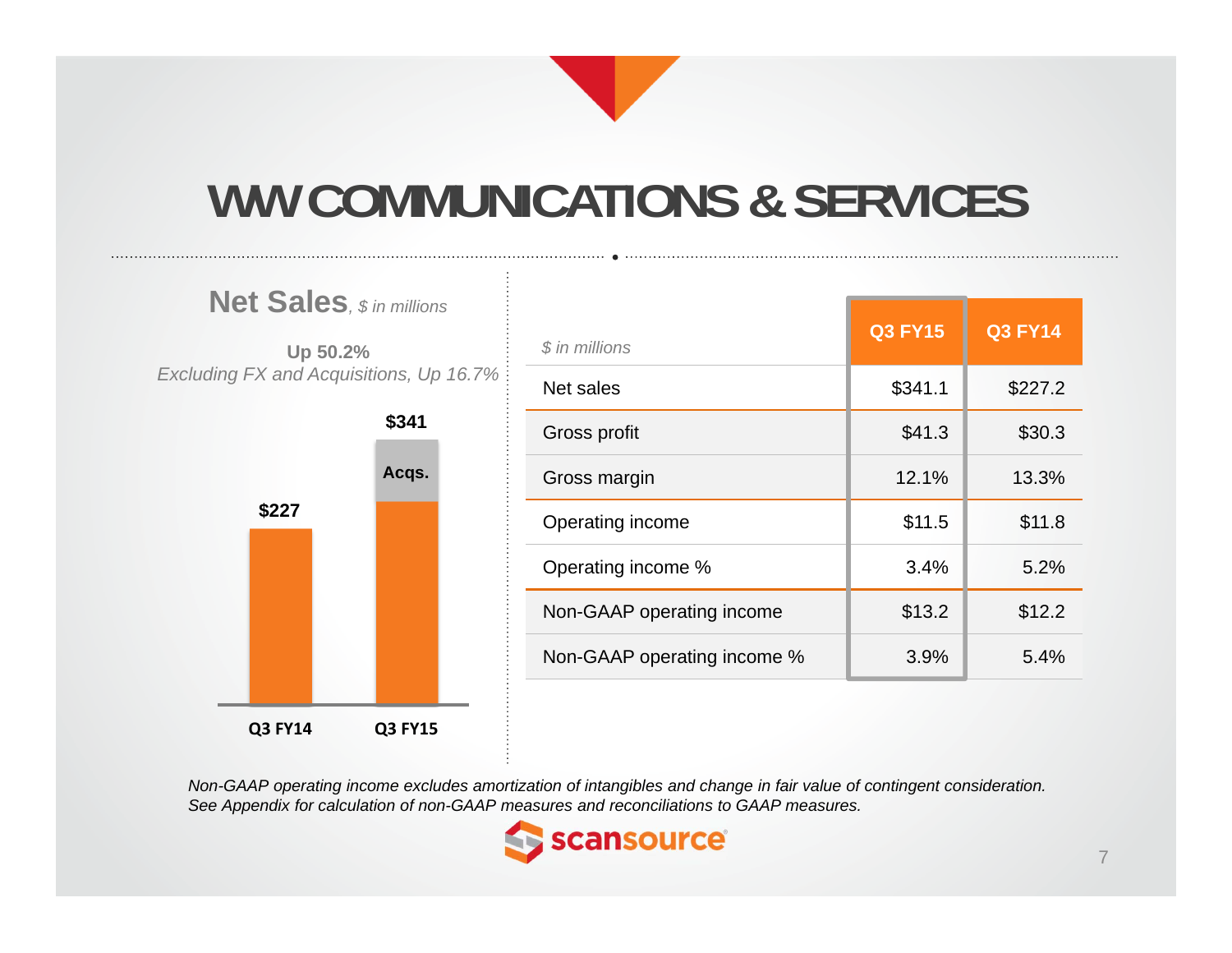

## **Q3 FY15 KEY MEASURES**

| $$$ in millions                         | <b>Q3 FY15</b> | <b>Q2 FY15</b> | <b>Q3 FY14</b> |
|-----------------------------------------|----------------|----------------|----------------|
| Return on invested capital ("ROIC")*    | 12.1%          | 14.8%          | 15.3%          |
| Cash and cash equivalents $(Q/E)$       | \$93.6         | \$121.5        | \$183.6        |
| Operating cash flow, trailing 12-months | \$39.1         | \$36.7         | \$86.1         |
| Days sales outstanding in receivables   | 57             | 55             | 55             |
| Inventory (Q/E)                         | \$485.6        | \$518.4        | \$479.9        |
| Inventory turns                         | 5.4            | 5.8            | 5.1            |
| Paid for inventory days                 | 12.3           | 12.2           | 15.3           |
| Shares repurchased $-$ # of shares      | 69,965         |                |                |
| Shares repurchased - dollars            | \$2.7          |                |                |

*\* Excludes non-GAAP adjustments and change in fair value of contingent consideration. See Appendix for calculation of ROIC, a non-GAAP measure.*

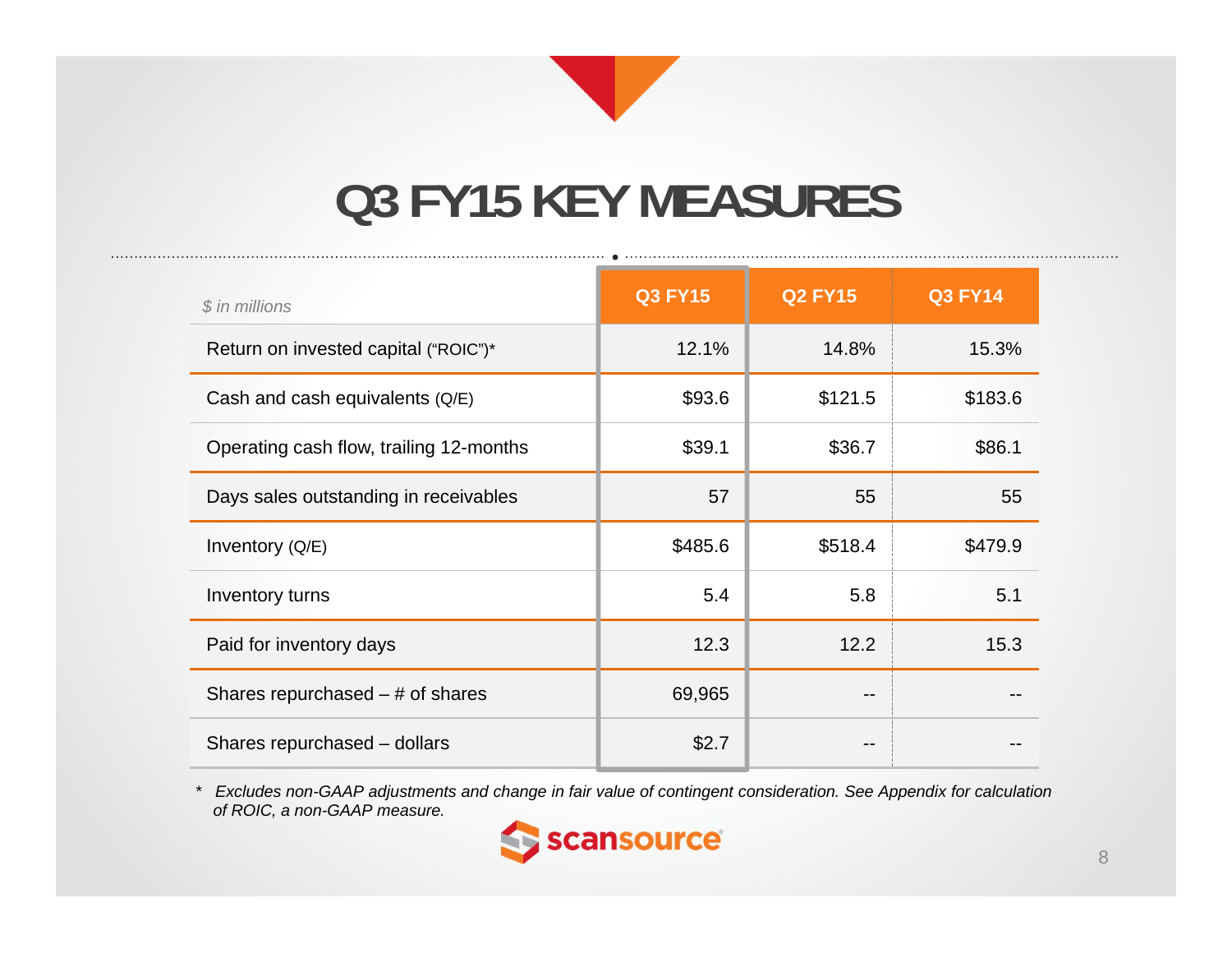## **SUMMARY OF ERP COSTS**



- *\* Following 2/2/15 implementation in Europe, we can no longer capitalize ERP project costs; reflects amounts included in SG&A expenses.*
- *\*\* Following implementation in North America (expected July 2015); includes depreciation of \$0.7 million per quarter and other expenses incremental to legacy system.*

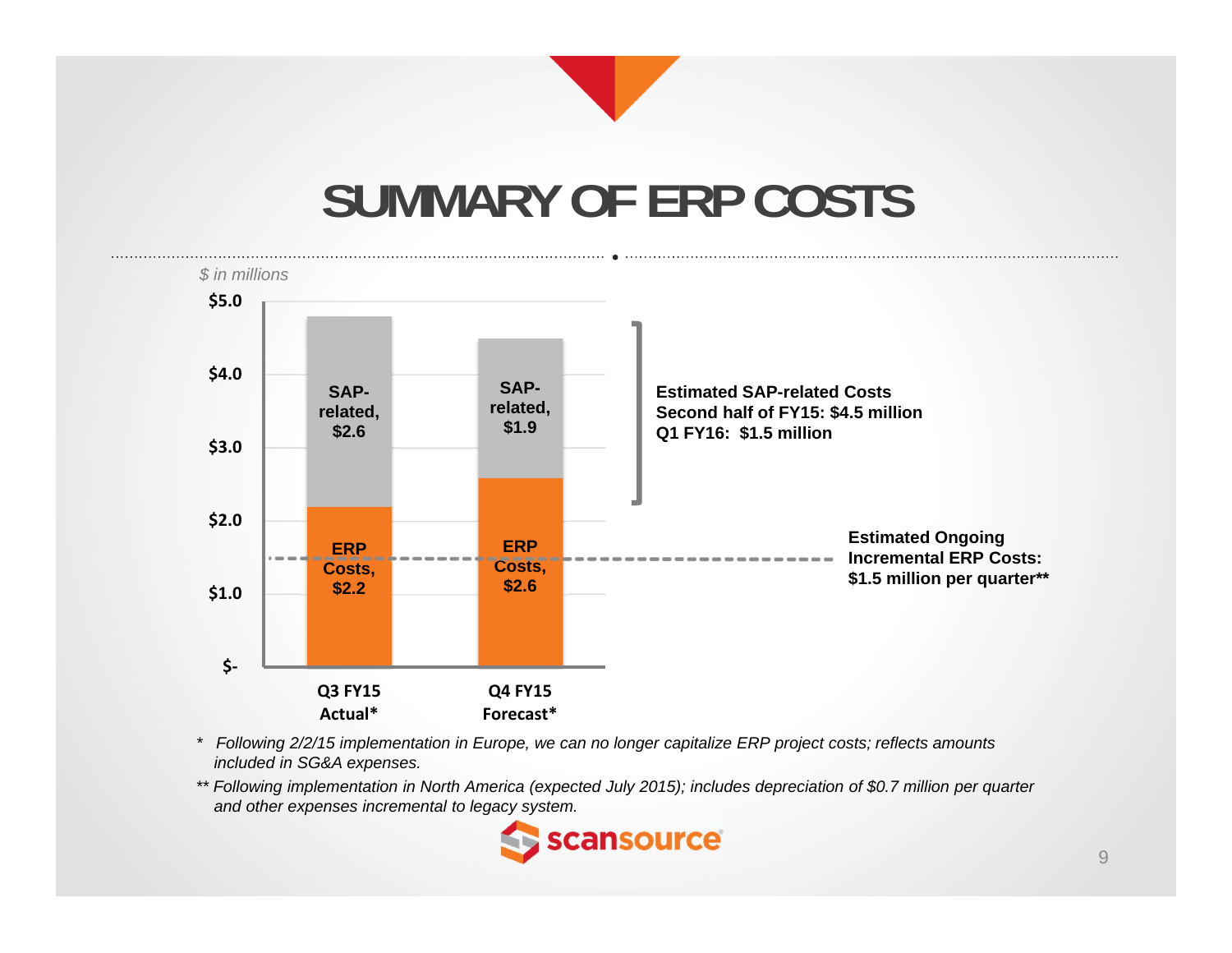

# **Q4 FY15 OUTLOOK\***

**For the quarter ending June 30, 2015, excluding amortization of intangible assets, change in fair value of contingent consideration, and acquisition costs:**



*\* Outlook as of April 30, 2015. Non-GAAP diluted EPS excludes amortization of intangible assets, change in fair value of contingent consideration, and acquisition costs. Reflects the following FX rates: \$1.08 to EUR 1.00 for the Euro, \$0.336 to R\$1.00 for the Brazilian real (R\$2.98 to \$1), and \$1.51 to GBP 1.00 for the British pound.*

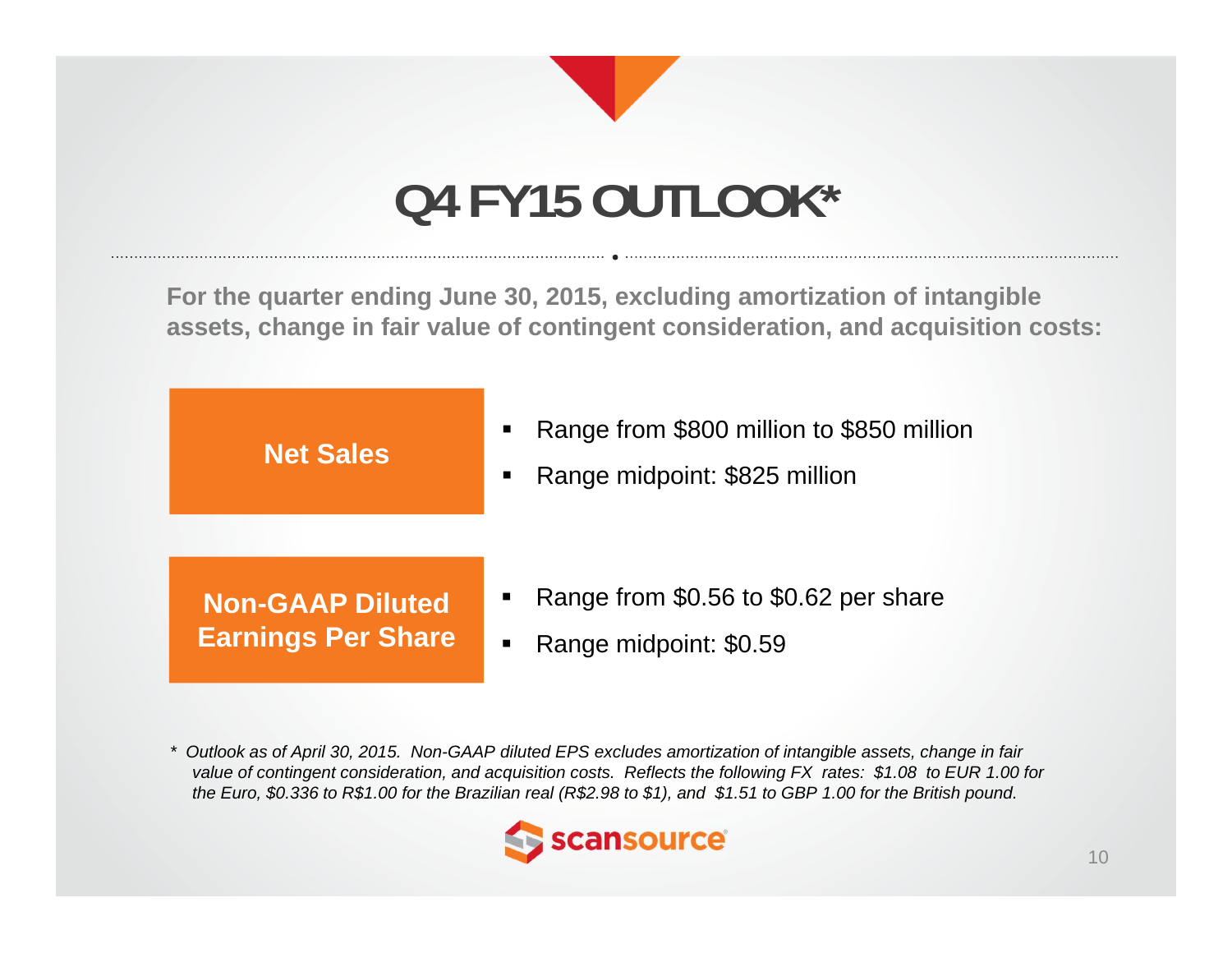

# **WW BARCODE & SECURITY**







- $\blacksquare$ 55% of overall sales
- Lower big deals across all geographies
- $\blacksquare$  Strong growth for payment processing hardware continues
- $\blacksquare$  Physical security grew 9% Y/Y; launched cable and outdoor wireless networking initiatives
- $\blacksquare$  Expanded key vendor relationships into additional geographies

*\* See Appendix for reconciliation of net sales excluding impact of foreign exchange to a GAAP measure.*

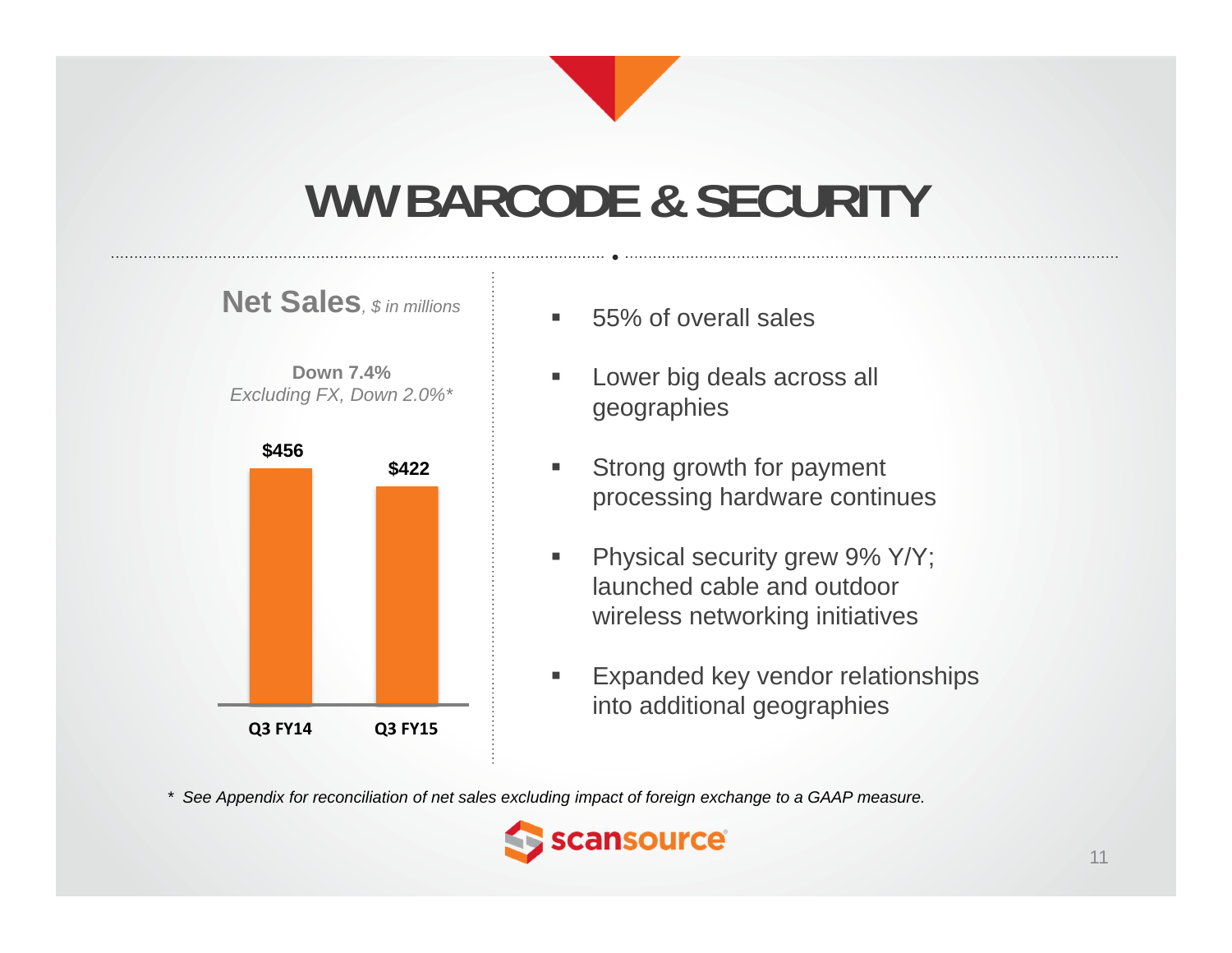# **WW COMMUNICATIONS & SERVICES**



**Net Sales***, \$ in millions*

- Г 45% of overall sales
- $\blacksquare$  First full quarter with Network1; added over 60 vendors and 7,000 customers
- $\blacksquare$  Y/Y sales growth for all business units in local currency
- $\blacksquare$  Launched Total Coverage, a valueadded service for Cisco collaboration
- Launched Mitel as a new vendor in the U.S. and Canada

*\* See Appendix for reconciliation of net sales excluding impact of foreign exchange to a GAAP measure.*

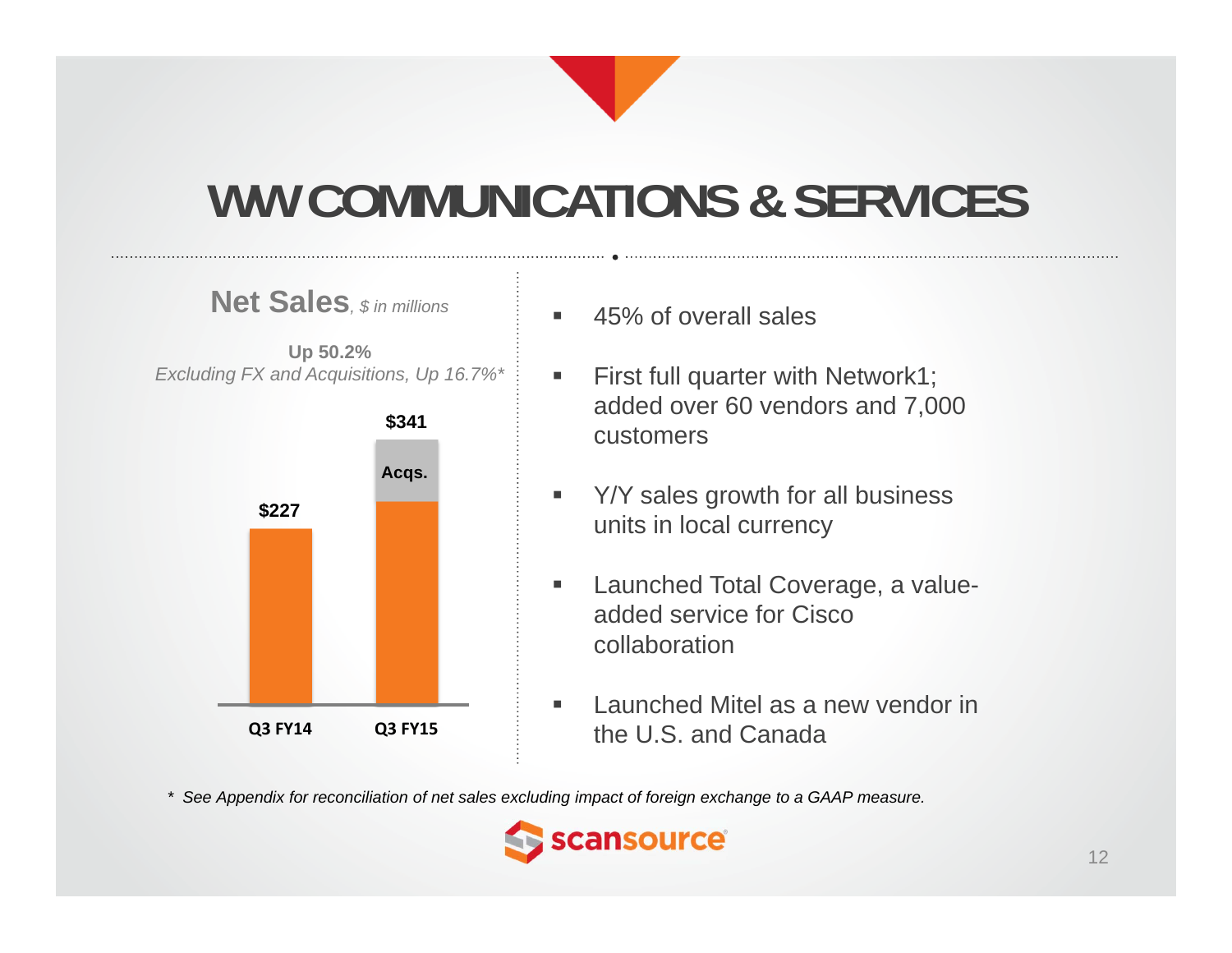| $$$ in thousands)                                | <b>Quarter Ended March 31, 2015</b> |                                                 |    |                      |    |                              |     |      |  |  |  |
|--------------------------------------------------|-------------------------------------|-------------------------------------------------|----|----------------------|----|------------------------------|-----|------|--|--|--|
|                                                  |                                     | Pre-tax<br>Operating<br><b>Income</b><br>income |    | <b>Net</b><br>income |    | <b>Diluted</b><br><b>EPS</b> |     |      |  |  |  |
| <b>GAAP</b> measure                              | \$                                  | 21.496                                          | \$ | 19.821               | \$ | 12.943                       | \$  | 0.45 |  |  |  |
| Adjustment:                                      |                                     |                                                 |    |                      |    |                              |     |      |  |  |  |
| Amortization of intangible assets                |                                     | 2.114                                           |    | 2.114                |    | 1.464                        |     | 0.05 |  |  |  |
| Change in fair value of contingent consideration |                                     | 285                                             |    | 285                  |    | 200                          |     | 0.01 |  |  |  |
| Acquisition costs (a)                            |                                     | 292                                             |    | 292                  |    | 292                          |     | 0.01 |  |  |  |
| Non-GAAP measure                                 |                                     | 24.187                                          | \$ | 22.512               |    | 14,899                       | \$. | 0.52 |  |  |  |

|                                                  | Quarter Ended March 31, 2014 |        |                   |        |                      |        |                              |      |  |  |
|--------------------------------------------------|------------------------------|--------|-------------------|--------|----------------------|--------|------------------------------|------|--|--|
|                                                  | Operating<br><b>Income</b>   |        | Pre-tax<br>income |        | <b>Net</b><br>income |        | <b>Diluted</b><br><b>EPS</b> |      |  |  |
| <b>GAAP</b> measure                              | S                            | 25.665 | \$                | 25,980 | \$                   | 16.949 | \$                           | 0.59 |  |  |
| Adjustment:                                      |                              |        |                   |        |                      |        |                              |      |  |  |
| Amortization of intangible assets                |                              | 909    |                   | 909    |                      | 595    |                              | 0.02 |  |  |
| Change in fair value of contingent consideration |                              | 981    |                   | 981    |                      | 647    |                              | 0.02 |  |  |
| Non-GAAP measure                                 |                              | 27,555 |                   | 27,870 |                      | 18.191 |                              | 0.63 |  |  |

(a) Acquisition costs are nondeductible for tax purposes.

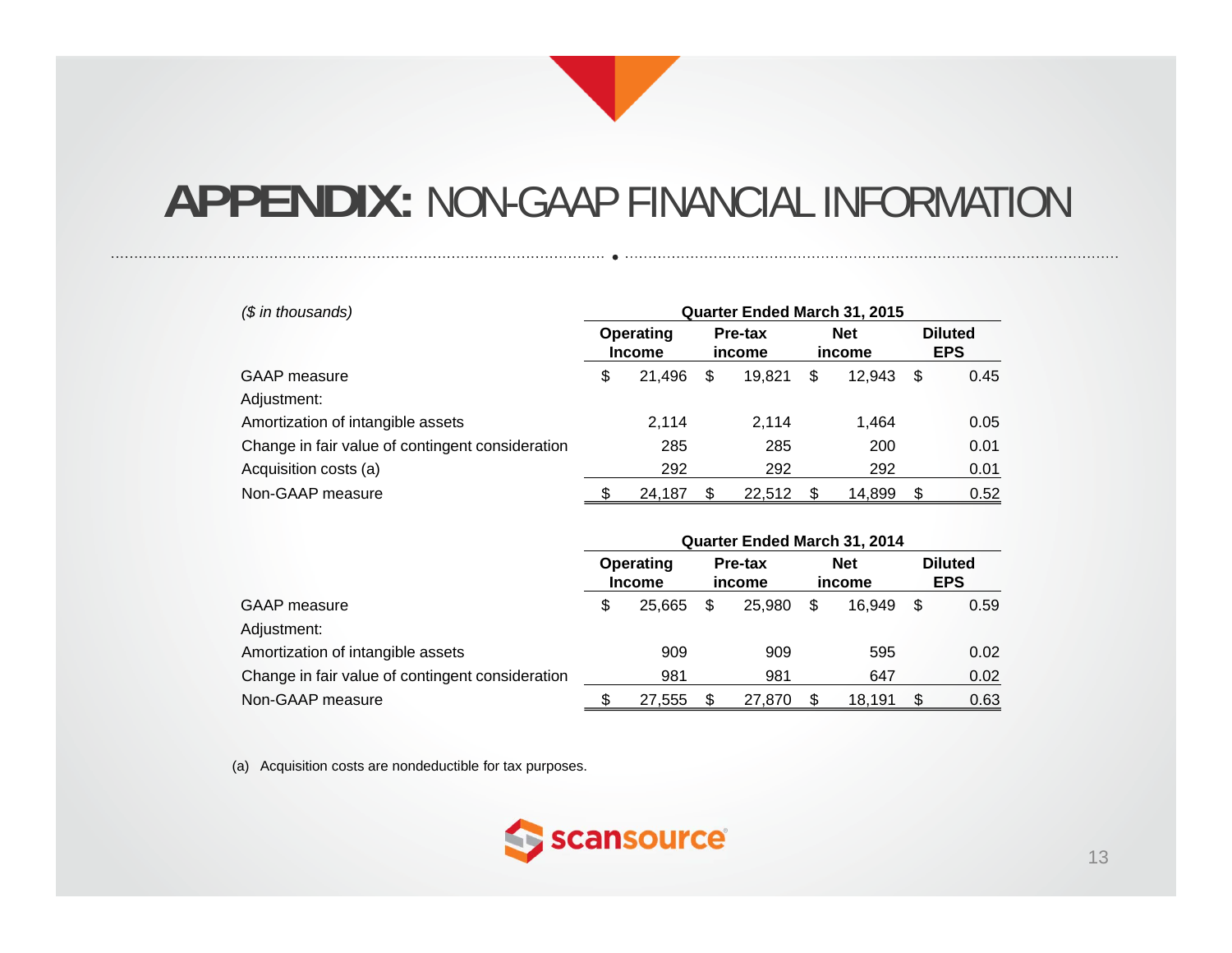| (\$ in thousands)                                | <b>Quarter Ended March 31, 2015</b> |                                                                   |  |           |    |          |                     |         |  |  |  |
|--------------------------------------------------|-------------------------------------|-------------------------------------------------------------------|--|-----------|----|----------|---------------------|---------|--|--|--|
|                                                  |                                     | <b>WW Barcode</b><br><b>WW Comms.</b><br>& Services<br>& Security |  | Corporate |    |          | <b>Consolidated</b> |         |  |  |  |
| Net sales                                        | \$                                  | 422,061 \$                                                        |  | 341,142   | \$ |          | - \$                | 763,203 |  |  |  |
| GAAP operating income<br>Adjustments:            | \$                                  | 10.327 \$                                                         |  | 11,461 \$ |    | (292) \$ |                     | 21,496  |  |  |  |
| Amortization of intangible assets                |                                     | 464                                                               |  | 1.650     |    |          |                     | 2,114   |  |  |  |
| Change in fair value of contingent consideration |                                     | 172                                                               |  | 113       |    |          |                     | 285     |  |  |  |
| Acquisition costs                                |                                     | -                                                                 |  |           |    | 292      |                     | 292     |  |  |  |
| Non-GAAP operating income                        |                                     | 10,963 \$                                                         |  | 13,224    | S  | ۰.       | - \$                | 24,187  |  |  |  |
| GAAP operating income % (of net sales)           |                                     | 2.4%                                                              |  | 3.4%      |    | n/m      |                     | 2.8%    |  |  |  |
| Non-GAAP operating income % (of net sales)       |                                     | 2.6%                                                              |  | 3.9%      |    | n/m      |                     | 3.2%    |  |  |  |

|                                                  | Quarter Ended March 31, 2014 |                                 |  |                                |           |                      |                     |  |  |  |  |
|--------------------------------------------------|------------------------------|---------------------------------|--|--------------------------------|-----------|----------------------|---------------------|--|--|--|--|
|                                                  |                              | <b>WW Barcode</b><br>& Security |  | <b>WW Comms.</b><br>& Services | Corporate |                      | <b>Consolidated</b> |  |  |  |  |
| Net sales                                        | \$                           | 455.822 \$                      |  | 227.176                        | \$        | S.<br>$\blacksquare$ | 682,998             |  |  |  |  |
| GAAP operating income                            | \$                           | 13,820 \$                       |  | 11.845                         | \$        | - \$                 | 25,665              |  |  |  |  |
| Adjustments:                                     |                              |                                 |  |                                |           |                      |                     |  |  |  |  |
| Amortization of intangible assets                |                              | 558                             |  | 351                            |           |                      | 909                 |  |  |  |  |
| Change in fair value of contingent consideration |                              | 981                             |  |                                |           |                      | 981                 |  |  |  |  |
| Non-GAAP operating income                        |                              | 15,359 \$                       |  | 12,196                         |           | - \$                 | 27,555              |  |  |  |  |
| GAAP operating income % (of net sales)           |                              | 3.0%                            |  | 5.2%                           |           | n/m                  | 3.8%                |  |  |  |  |
| Non-GAAP operating income % (of net sales)       |                              | 3.4%                            |  | 5.4%                           |           | n/m                  | 4.0%                |  |  |  |  |

n/m = not meaningful

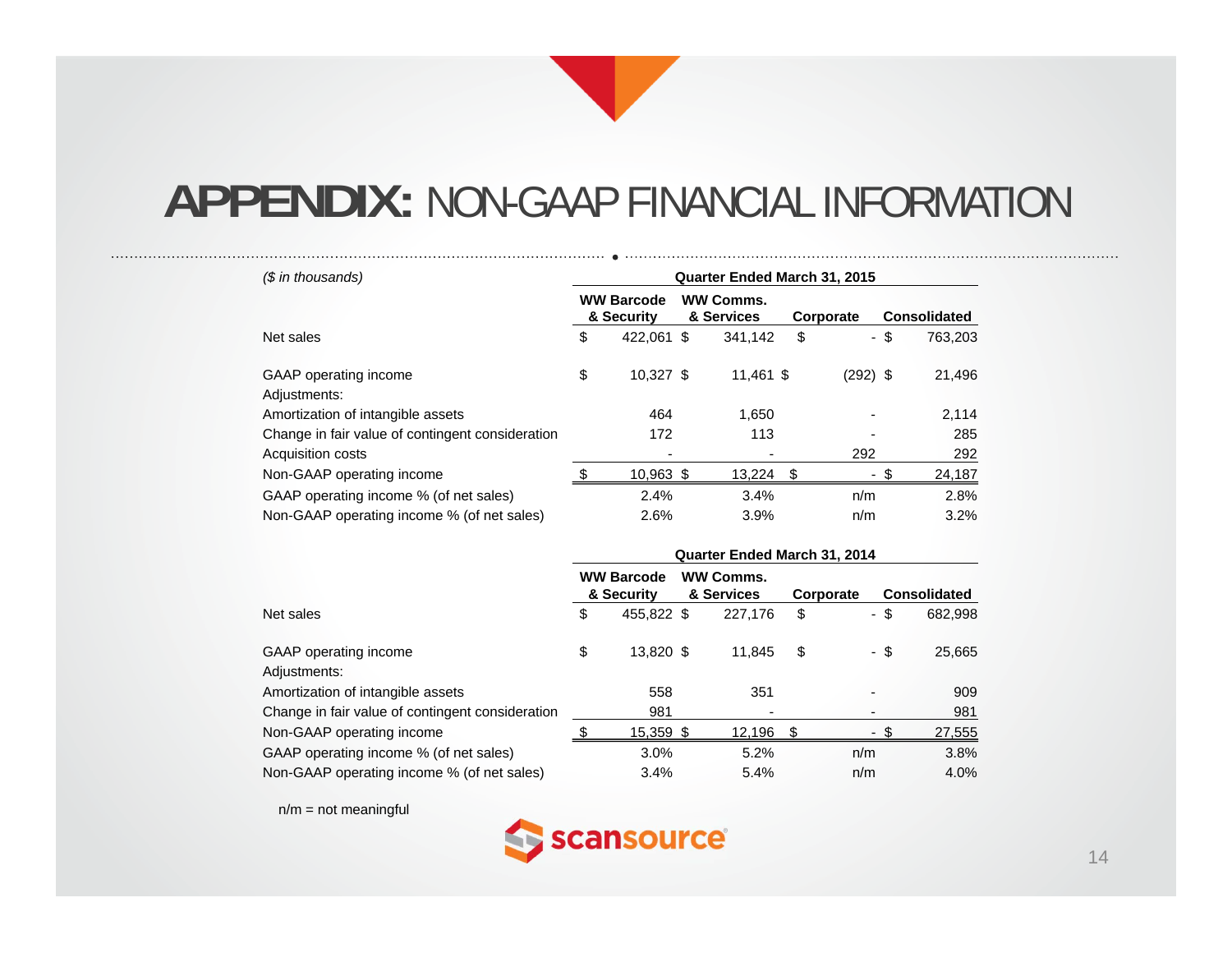| (\$ in thousands)                                                 |                                    |         |    |         |     |         |
|-------------------------------------------------------------------|------------------------------------|---------|----|---------|-----|---------|
|                                                                   | Q3 FY15<br><b>Q2 FY15</b><br>12.1% |         |    |         |     | Q3 FY14 |
| Return on invested capital (ROIC), annualized (a)                 |                                    |         |    | 14.8%   |     | 15.3%   |
|                                                                   |                                    |         |    |         |     |         |
| Reconciliation of Net Income to EBITDA                            |                                    |         |    |         |     |         |
| Net income - GAAP                                                 | \$                                 | 12,943  | \$ | 16,821  | \$. | 16,949  |
| Plus: Income taxes                                                |                                    | 6,878   |    | 9,117   |     | 9,031   |
| Plus: Interest expense                                            |                                    | 891     |    | 207     |     | 217     |
| Plus: Depreciation and amortization                               |                                    | 3,710   |    | 2,443   |     | 1,743   |
| <b>EBITDA</b>                                                     |                                    | 24,422  |    | 28,588  |     | 27,940  |
| Change in fair value of contingent consideration                  |                                    | 285     |    | 463     |     | 981     |
| Acquisition costs                                                 |                                    | 292     |    | 1,474   |     |         |
| Adjusted EBITDA (numerator for ROIC)(non-GAAP)                    | \$                                 | 24,999  | \$ | 30,525  | \$  | 28,921  |
|                                                                   |                                    |         |    |         |     |         |
| <b>Invested Capital Calculation</b>                               |                                    |         |    |         |     |         |
| Equity - beginning of the quarter                                 | \$                                 | 818,748 | \$ | 810,265 | -S  | 751,446 |
| Equity - end of quarter                                           |                                    | 799,051 |    | 818,748 |     | 772,786 |
| Add: Change in fair value of contingent consideration, net of tax |                                    | 200     |    | 346     |     | 647     |
| Add: Acquisition costs, net of tax                                |                                    | 292     |    | 1,474   |     |         |
| Average equity                                                    |                                    | 809,146 |    | 815,417 |     | 762,440 |
| Average funded debt (b)                                           |                                    | 32,046  |    | 5,429   |     | 5,429   |
| Invested capital (denominator for ROIC)(non-GAAP)                 | \$                                 | 841,192 | \$ | 820,846 | \$. | 767,869 |

#### <u>Notes:</u>

(a) Calculated as net income plus interest expense, income taxes, depreciation and amortization (EBITDA), annualized divided by invested capital for the period. Adjusted EBITDA reflects other adjustments for non-GAAP measures.

(b) Average daily amounts outstanding on short-term and long-term interest-bearing debt.